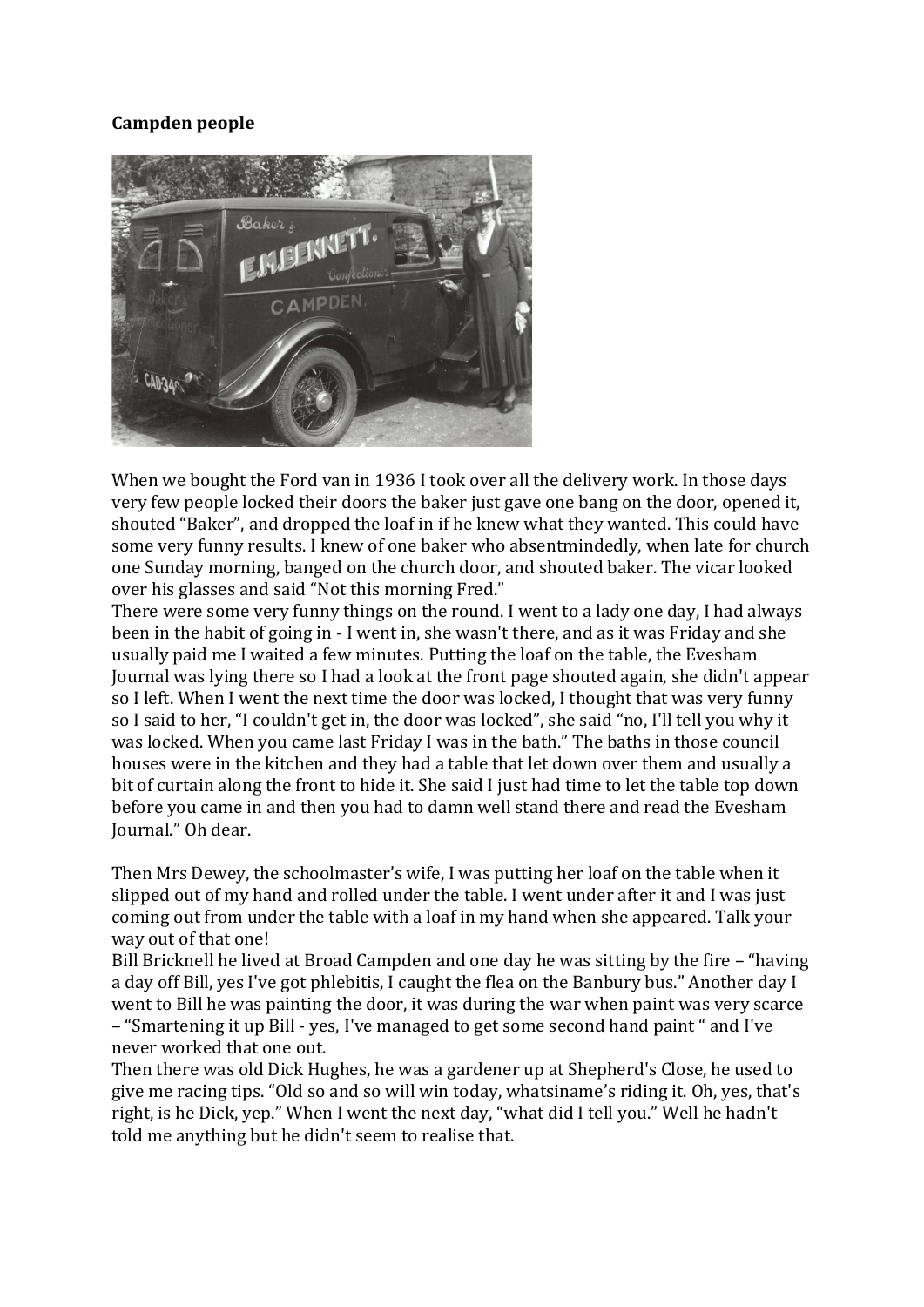There was old Sid Nobes father who kept the pub at Broad Campden. Mrs Nobes said to me on Friday "how much do I owe you", so I told her and Sid who was about four, standing there, said "don't pay the bugger, he has all our money, I want a donkey."

And Johnny Franklin he lived on workhouse bank his wife died, and he lived by himself so I put the loaf in and he paid when he happened to see us. Which wasn't very often. And then I started going in the Volunteer in the back kitchen long before I was old enough to go in the pub and he was in there. And he got into the habit of giving me the bread money when he was in the pub. That raised a problem, how do I pass it on to father without telling him I saw Jack Franklin in the Volunteer. I had no end of problems over that, the lies I made up sometimes I had to carry it for a week before I could find a way of making believe I had seen Jack Franklin and got it.

Another time when father was asked to judge the cakes at the flower show he came back afterwards he said to me "Do you remember selling a Madeira cake to Mrs so and so last week, I said yes, I said "I thought what a nice one it was" he said "so did I when I took it out of the oven. It had a beautiful crack along the top and the citron peel was just right, it was a beautiful looking cake." I said "Well what about it?" he said "Well it was in the flower show he said I recognised it when I saw it," I said "What did you do?" He said "well I gave it first prize of course."

Then we did goose suppers, the Bakers Arms at Broad Campden used to take the village hall and have a goose supper; we cooked as many as 20 geese and took them over in the van. They were great evenings, we always got a free supper for cooking them. We also used to cook joints for the British Legion dinners and Christmas do's - some of those joints of beef could be twenty or thirty pounds. The other interesting customer that used to come in the shop was old Miss Griffiths. She told me all sorts of interesting things about Gampden -1 must write them all down one day. But she told me that the market hall had a consecration cross on it, I found it one day on one of the pillars and it meant that there must be no dirty dealing in there because it was a consecrated building.

On another occasion a small girl opened the back door and said "mummy's in the bath do you want to see her," "Not really"; and then there was Sid Bickerstaffe, he wasn't quite twenty shillings in the pound, he got a job delivering groceries, he took half a pound of butter to Miss Sunderland Taylor, she was out, so he flattened it and put it through the letterbox.

Another time a lady came in the shop and bought a tin of soup - half an hour later she brought it back - she said I had written the price on the top with a red felt pen. Had I got one with the price written on in black because she thought red was unlucky. I said would she like one without the price on at all. No, she said, it didn't matter as long as it wasn't in red. So I went out with the tin of soup and rubbed the price off with some lighter fuel we kept for that purpose and gave her the same tin of soup back. In another case, a small boy came in the shop - he looked at the York stone floor of the shop and said "Daddy how the devil did the pavement get in here."

And there was another occasion a lady bought a packet of English breakfast tea - she brought it back and complained it was Indian.

And then there was a Mrs Hazier from Blockley, I wasn't feeling well that morning, I had got bronchitis, Charlie was in the back room playing a funeral march on the piano which didn't help either and when Mrs Hazier came in she said, "oh you do look ill, whatever's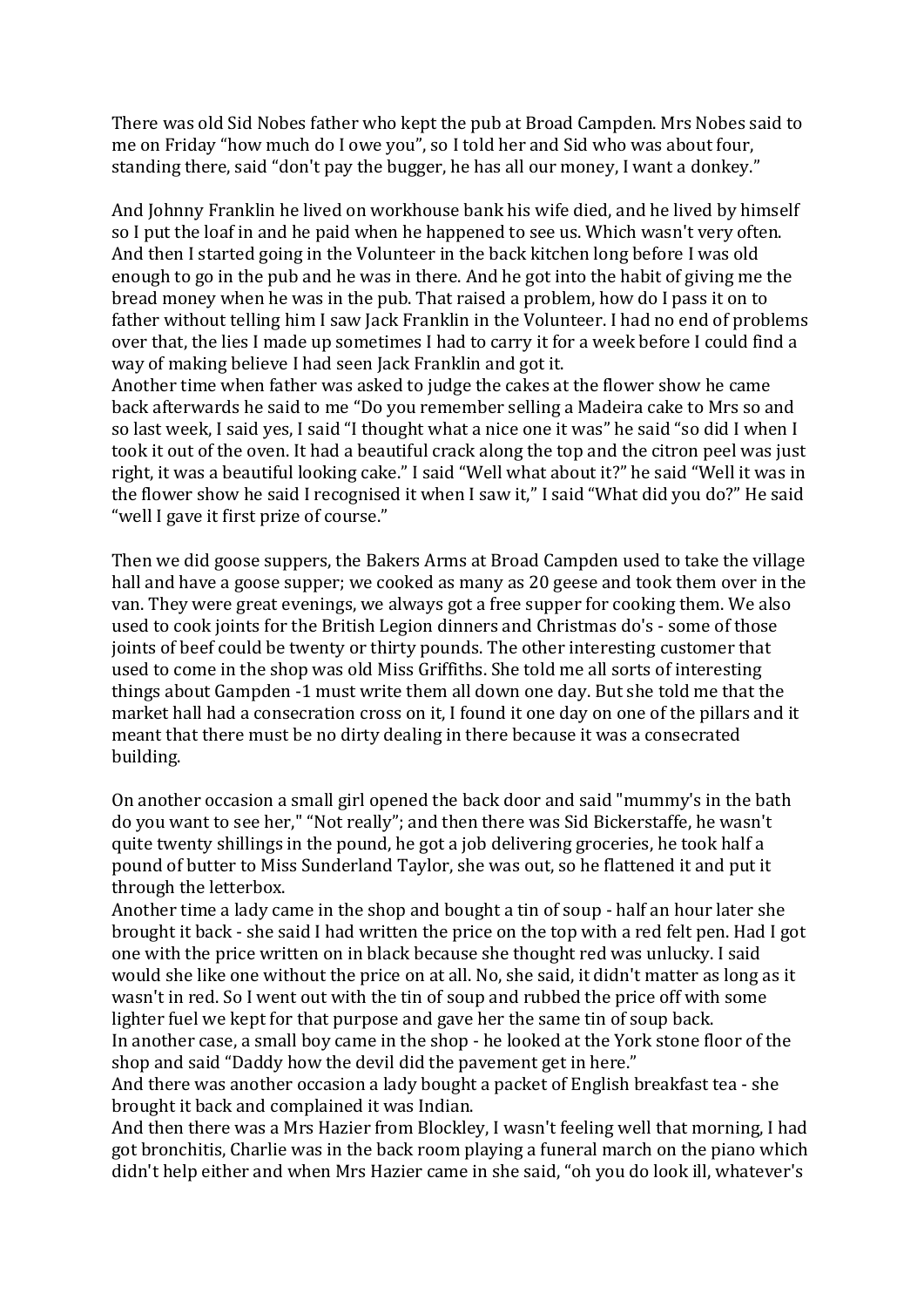the matter," and I said "I've got bronchitis and am going back to bed as soon as I have got somebody to relieve me. Oh, she said, it's a dreadful complaint, my husband died of it."

Another customer who came in the shop was Miss Josephine Griffiths, she often came in on Monday morning to pay for the week's bread and the odds and ends she had and as we were never busy on Monday we would stand and talk and she told me all sorts of interesting things but one of the things was about Charley Sykes [Seitz], a great Campden character. Apparently his family, consisting of Charley, his sister and grandmother came to live in Campden in the house, now St Pauls convent in about 1870 - they had previously been living in Bombay - with the grandfather who worked for the East India Company. The children's parents were both dead, and they were being brought up by the grandmother. On the death of the grandfather they came to England I can only remember Charley as a very old man but in his youth he was a very tall striking figure with black curly hair, a black beard, his portrait was hung In the Royal Academy dressed as a brigand, though I cannot recall the name of the artist although he was quite famous. They lived in considerable style, Charley became a medical student his sister did whatever Victorian ladies did in those days, usually nothing, and then the blow fell. The grandmother died, and with her died a very generous pension from the East India Company. And that was all they had, Charley had to give up his studies, and he gradually went from worse to worse. A better man might have struggled on and tried to qualify but he was no fighter and he just gave up.

He took to drinking and earned a precarious living cattle droving, blackberrying, odd jobs - at the end of his life he just lived by cadging and scrounging. Old ladles were very good for him they used to put little food parcels out. Scud Griffiths used to leave The Times by the back door for him to collect the next day. He always read it and could discuss the affairs of the day quite intelligently. At the end of his life he lived at Box Cottage Broad Campden, the rent was sixpence a week - he never paid it - but called regularly on the Landlord to complain about the state of the building. This story of him recalls how he once saw some men planting a field of cabbages, so he asked if they had got a few to spare. They gave him a handful of plants which he put in his garden, a few days later he saw a rabbit eating them, he came straight over to the vicarage and demanded to see the Vicar, "You know what I mean to say Hitchcock, God sends these little rabbits", and the Vicar had to agree with that one, "well" said Charley, "I planted cabbages in my garden and God sent a little rabbit to eat them, and you know Hitchcock, God owes me fourpence" Hitchcock paid up, he said that was the best one he had heard to date. I hope God reimbursed him when he got to Heaven. At the age of 70 he became entitled to an old age pension, which was ten shillings a week, and everyone thought that that would enable him to pay his way and stop scrounging. But Charley had other ideas. For years he had cherished an ambition to be buried in Bombay, and so when he collected his first pension he went to Lloyds bank and opened an account - to be known as the Bombay fund.

Thereafter every Friday he took his pension straight to the bank to be paid in and carried on living as before. On summer months he would sit on a seat on Sheep Street corner and invite the tourists to take his photograph, for which he charged them twopence. He had his hair cut once a year during sheep shearing season, when he would persuade some farmer to run the sheep shearing scissors over his head - he died when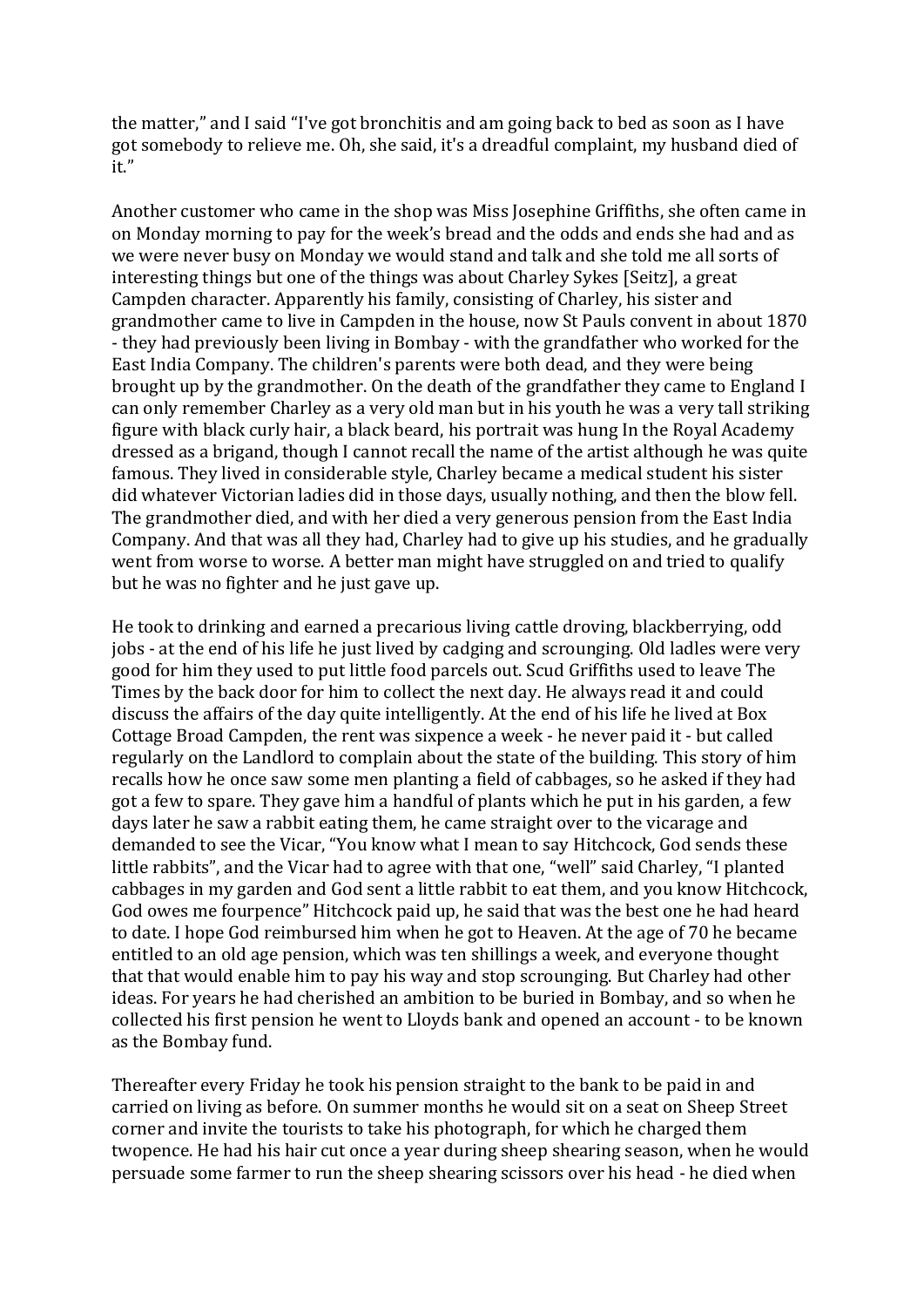he was about 80 - the neighbours noticed he had not been seen for a few days, and went in and found him. It was not possible to bury him in Bombay and his Bombay fund gave him a nice funeral and a burial in Campden. His sister was traced and came to the funeral - and Campden lost a very colourful character.

The Izod family lived at Westington for about 300 years. The last survivor was Nat, an extremely deaf man. One day he went to the Doctor where the following conversation took place. Doctor: are you constipated,? Nat, eh? Doctor: are you constipated and Nat still couldn't hear him, the doctor, very loudly, are you constipated, no says Nat, Church of England. Another occasion he went to church in a brand new overcoat, navy blue with a velvet collar. He placed it over the back of the pew and after the service he found his new overcoat gone and a very inferior garment left in its place. He was very annoyed and he gave his opinion of the people who went to church and did that sort of thing. And on the way down he called at the Eight Bells to repeat the complaint. Jim Aston trying to be helpful said, have you seen the Vicar about it, no said Nat, it wasn't him, he was nowhere near me the whole time.

Jimmy Austin came home one night and had taken a great deal of cider and fell asleep in the chair by the fire, the grandfather clock struck 11 and woke him up. He cursed the clock and went to sleep again. The clock struck 12 and woke him up again so he grabbed his old muzzle loading shotgun out of the corner and shot the works out of the clock. He said it never served him that trick again.

Nezzy Plested, the stone mason repairing the pinnacles on the Church tower took a gallon of cider up with him every day to save coming down in his lunch hour. And how he got rid of it they still don't know. On one day in Campden he was engaged to install a stone fire place for Mr Huyshe at Pike House - Huyshe had designed the fireplace himself and gave Nezzy a detailed drawing on how he would like it done. He returned and found Nezz installing a completely different fire place, when he complained, Nezzy he said, "My father did them like that, my grandfather did them like that and that's how I'm going to do it - if you want anything different get someone else."

Some amusing things happened on the bread round in my youth. On one occasion I walked up a very long drive and the lady met me at the door and said "I want a bag of flour, I couldn't shout and tell you because my hands were all wet."

The Red Lion was a great place for local characters, one night they were discussing who would be the oldest man in Campden. George Stowe solemnly announced Nezzy Plested would have been the oldest man in Gampden if he had lived.

On the occasion of the general election Bill Jeffries said "I never took any notice of politicians, half the lies they tell you aren't the truth."

A few years ago Reg Keightley was putting in a window in next door to me - it's the needlework shop now, it was Friday night and the job was not quite finished and they were having their annual holiday the next week so Reg asked them If they would mind working Saturday morning to finish it off so as they could tidy it off before the holiday. Bert Bruce said he was quite willing to work, Jim Plested said he was willing to work all day Saturday if needs be, and he turned to Ted James, what about you Ted, well said Ted "I was thinking of getting married but I can put it off." He did.